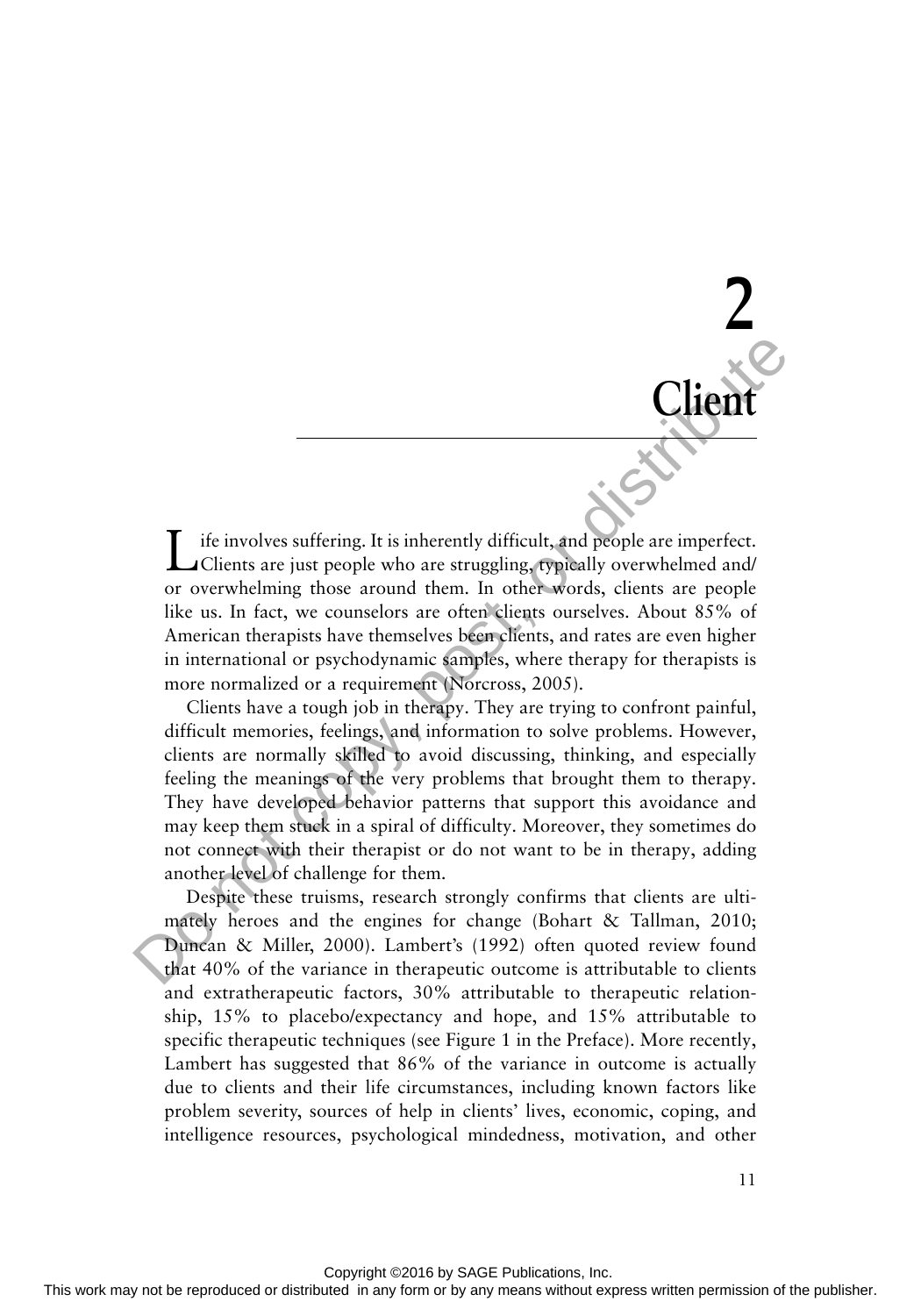unknown factors (Duncan, Miller, & Sparks, 2007). Similarly, Wampold's (2001) meta-analysis found that 87% of the variance in therapy outcomes is due to client and context, including unexplained variables. From these more recent models, only a small percentage of 1% to 2% of why change happens in therapy is actually due to treatment effects of a specific model. Therapist or therapeutic relationship factors appear about 10 times larger (10%–20%) than general or specific techniques or placebo (Duncan et al., 2007). Look again at the range of those scores:

- Client: 40%–87%
- Therapist relationship:  $10\% 30\%$
- Therapist techniques:  $1\% 15\%$

It's really not all about you. It's not even about what kind of relationship you can foster. It's really about the client.

The person-centered therapist aims to sincerely and fully engage with the client's whole person, his or her vulnerable yet heroic nature. For therapists-in-training, it is hard to just *be with* someone when they suffer, to not try to "fix." Another problem is knowing "where I end and you begin," that is, boundaries and the recognition that my experience, values, and solutions are not yours no matter how similar they may seem to be. It is the person-centered therapist's goal to *learn from* more than *teach*  the one who is overwhelmed. It takes courage and patience. In a sense, a person-centered therapist's main job is to model how to face the music. To courageously confront the latent, unfolding parts of the client's experience that they typically avoid or do not accept and thereby paradoxically activate the resources rather than the deterrents in the client's life. Ultimately, person-centered therapists strive to meet person-to-person in this process. It is in this humble meeting where all parties learn that the resources of the client can often see them through the worst suffering. The tools and behaviors that were utilized to survive are no longer needed and new tools and behaviors can emerge and be refined. 2007). Look a gain at the range of those scores:<br>
There per televorship 10%-30%.<br>
The range with the look that with the look that we reproduced in a form or both a final point of the component in a form or both points in

This chapter explores the "client" conditions of contact, incongruence, and perception as well as the foundation on which person-centered therapy rests: the actualizing tendency. The *actualizing tendency* is the drive for people to maintain and enhance themselves. The *actualizing tendency* is inferred from the motivation emerging from client suffering with contact and incongruence, and most especially their perceptions along the way. It is about how a way of being *nondirective* represents one of the most challenging yet rewarding stances for therapists to fully encounter the client. This chapter is about fostering or valuing the client's own contact, motivation, and perception.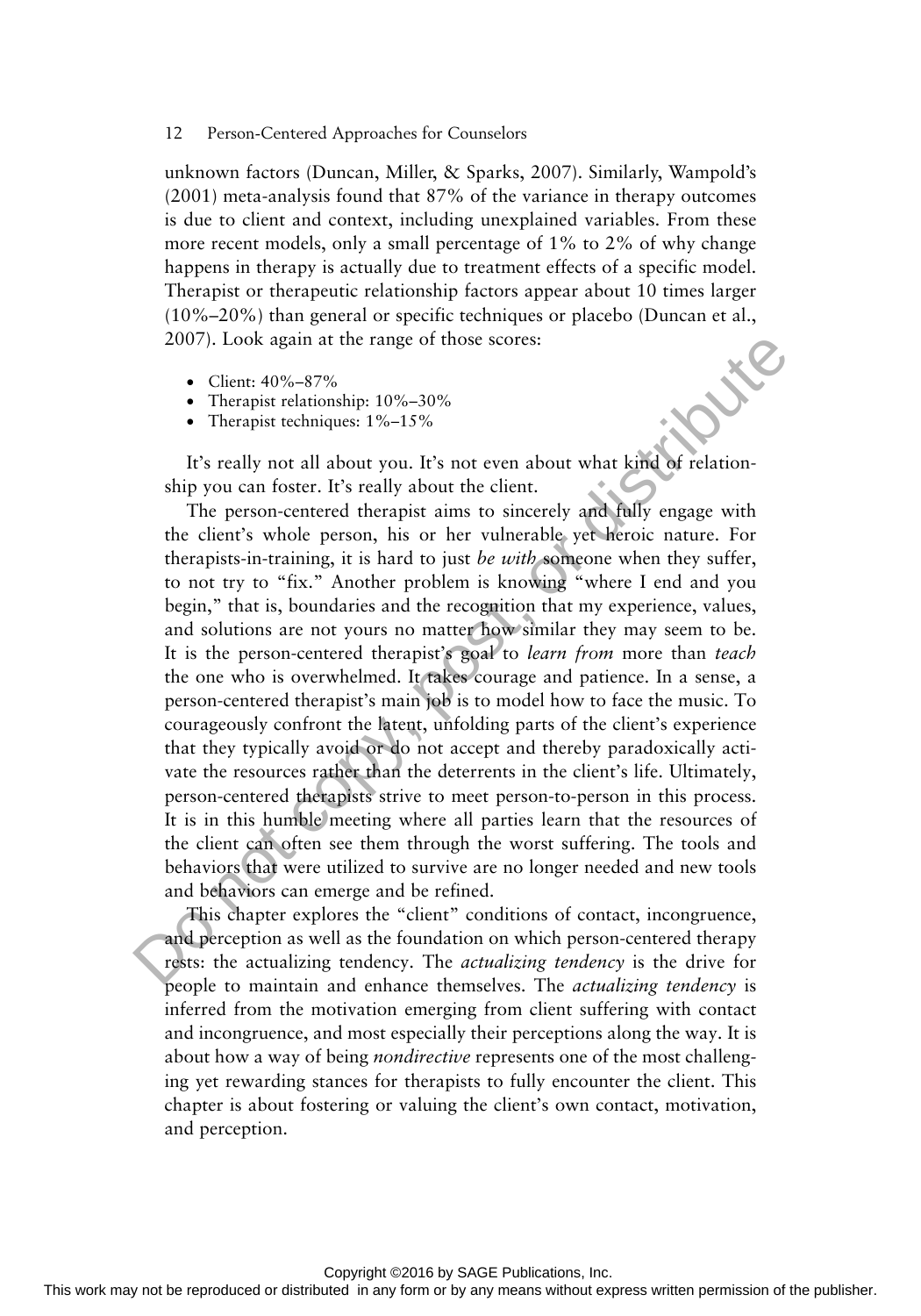## **Contact, Incongruence, and Perception**

In the last chapter, you learned about the six necessary and sufficient conditions, especially the three core relational conditions of congruence, unconditional positive regard, and empathy. The other three are discussed here.

### Contact

Rogers discussed contact perhaps the least of any condition. It was presumed to be a precondition in a way: a client needed to be in contact with a therapist to benefit from therapy. Prouty (1994) developed, tested, and trained people in pretherapy, a variant of the person-centered approach that focused on situations where this first condition was not consistently met, such as with persons with psychotic symptoms or severe intellectual or developmental disabilities. In these cases, people may have limited contact with self, others, or world. In other words, people out of contact may not be in touch with reality, emotions, body, language, or memory and as such may not have much contact with the therapist. Constant may not be repressed or distribution in a way is client needed to be in comes with a hereptis to be<br>needed to be a proceed, a speed with a hereptis or being to be a precise<br>speed, and trained people in precherati

Even with the most hard-to-reach people, there is more potential for contact than you expect. One can empathize at concrete levels consistent with the worldview of the client. Responding at the level of simple reality, facial, body, word-for-word, or reiterative statements can engage difficult to reach persons (Sommerbeck, 2006). The main point is to respond to and activate latent resources that can facilitate contact (see Table 2.1 ).

## Examples

Consider the following situation in which you are treating a client who has been diagnosed with schizophrenia. The client appears disconnected from the reality you are experiencing. The client is catatonic, not moving, and staring off into space. Maybe they say something incomprehensible or

Table 2.1 Contact Functions and Examples of Concrete Responses

| <b>Contact Functions</b>     | <b>Examples of Responses</b>                |
|------------------------------|---------------------------------------------|
| <b>Reality Contact</b>       | Situational Reflection                      |
| Affective/Emotional Contact  | Face or Body Reflections                    |
| Others/Communicative Contact | Word-for-Word or Reiterative<br>Reflections |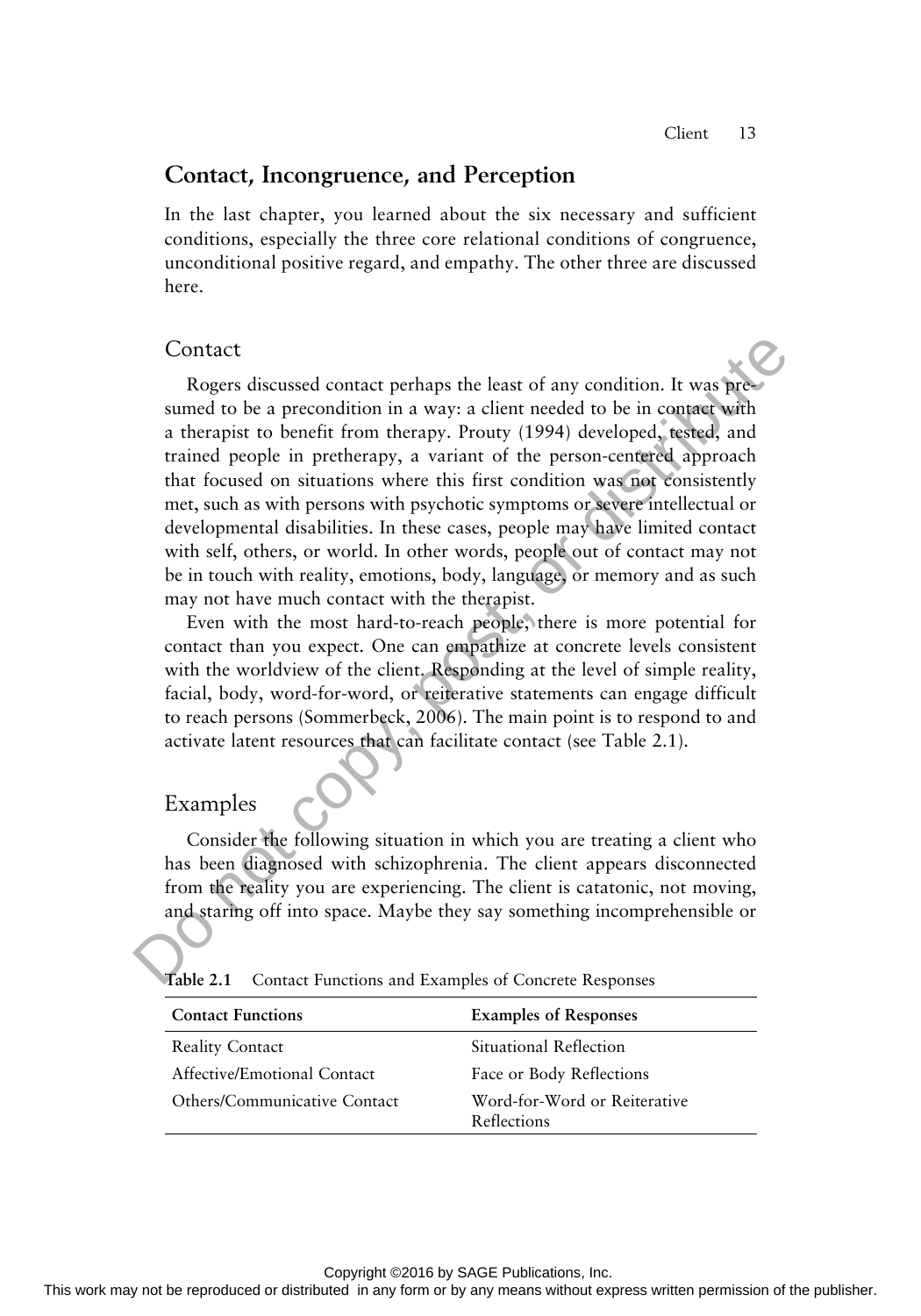are silent. You feel stuck because you can't perceive contact and cannot think of what to accept or empathize with per se. Don't think. Just notice. Then reach out with what is concretely there, trusting that something will emerge that is meaningful. You might say,

- "You are sitting in a chair. You are looking out the window. The sun is shining." (situational reflection/reality contact)
- "Your arms are stiff and your head is tilted." (therapist moves arms and head to match client's posture) (body reflection/affective contact)
- "Your face looks sad. There are tears in your eyes." (facial reflection/affective contact
- Client: "OWWSH, I'm sick of zoo's fingers" Therapist: "You are sick of the zoo's fingers." (word-for-word reflection/communicative contact)
- Pause. Therapist says, "You said 'OWWSH, you are sick of the zoo's fingers.'" Client says, "The soup hurt my fingers." (reiterative reflection/ communicative contact)

Once contact is reached, there is often new material that can help problem solving by the therapist and client, such as treatment for the person's burned fingers, and there is a chance to build a helping relationship that can foster more expression and possibilities.

Many students began work in counseling related to people who are out of contact, especially as case managers. I worked in residential, inpatient, nursing home, and full day treatment programs at the start of my career. In these settings, though growth may be subtle, it's easy to see how facilitating contact can help release potentials for change in even the most disconnected clients. Nevertheless, many counselors do not work with people like this. Even if not, learning basic contact techniques can help by responding to what is and/or potentially what is there rather than focusing on what is not or what is a problem can help. Contact responses are a good way to focus on client resources rather than become disheartened and lose the core relational conditions. The vector of the signal standard in any means when the reproduced or the reproduced or the reproduced or distributed or the reproduced or the reproduced or the reproduced or the reproduced or the publisher. The publisher

### Incongruence

Clients are self-motivated. Sometimes, this is not obvious. Perhaps easier to see is that clients are vulnerable and suffering and want to change. However, sometimes, this is not obvious either. Person-centered theory proposes that people have internal conflict, sometimes more visible externally (think substance abuse, personality disorder). Nevertheless, they have a sense that they are not figuring something out (in person-centered theoretical terms *symbolizing* their experience). There is a conflict between the way they think of themselves (their *self-concept*) and their *experience* (their feelings, meanings, or reactions).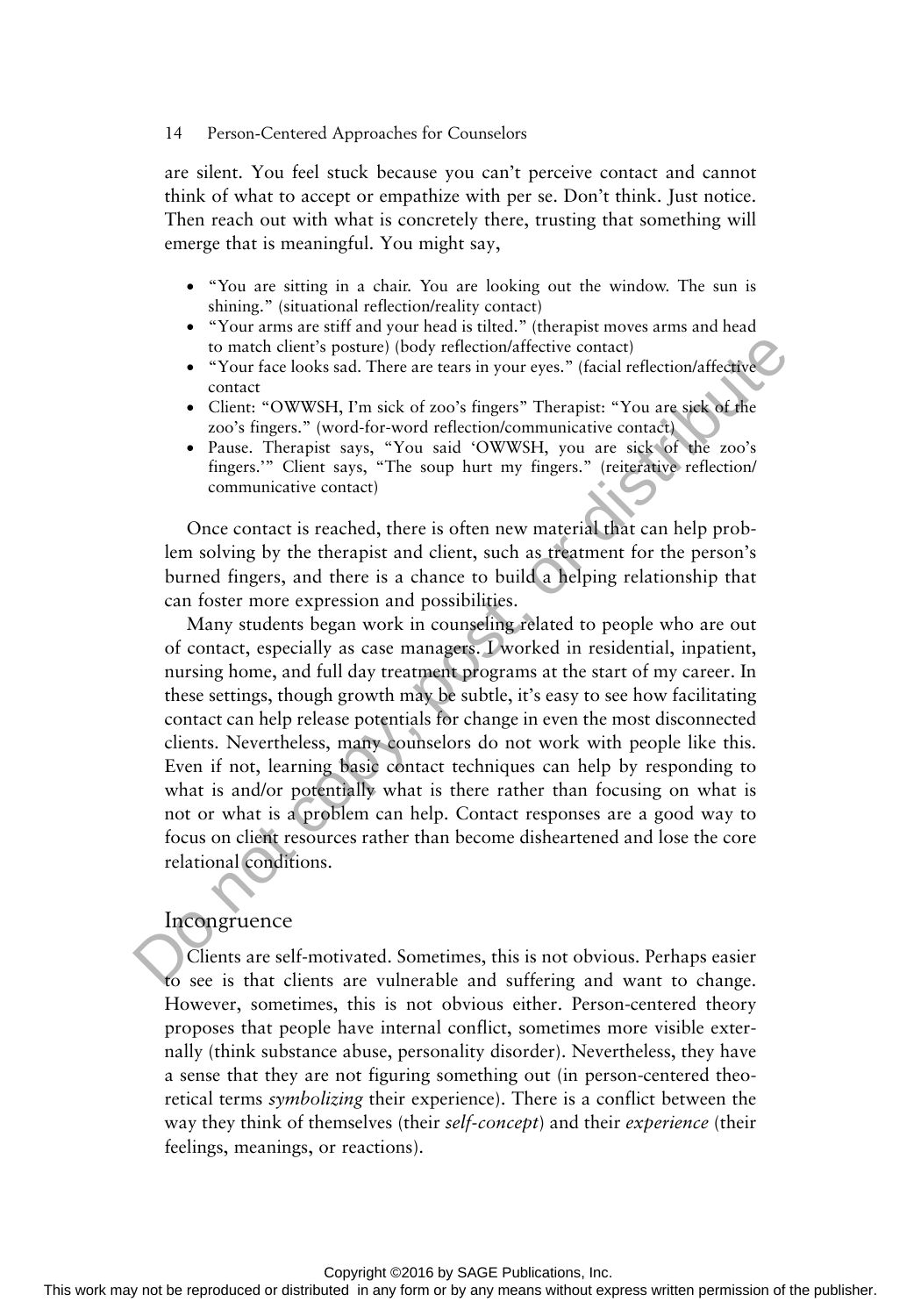Everyone experiences incongruences every day, often in subtle ways. You are implicitly helping clients sort through each of them nearly constantly. Sometimes, good empathic responses can help a client feel particularly understood when they make these incongruences explicit by making statements like

- Part of you feels sad about the loss, but another part feels relieved that it is finally over
- You really want it to happen, but at the same time you are kind of scared it might
- You think about the situation like this, but in another way, that just doesn't feel right
- You are laughing about it because it's ridiculous, but in another way it really hurts

In each of these situations, you would want to be more specific rather than generic (e.g., losing your mother, getting divorced, graduating, etc.) with your word choices, but I give them as examples of how sometimes empathy toward incongruent states might appear. In all instances, attention to the client's perception is key to whether a statement is experienced as empathic rather than patronizing, observational, confrontational, academic, or just plain "off." The may not be reproduced or the reproduced or distributed in any form interaction of the representation of the reproduced in any means when  $\lambda$  the representation of the publisher. The may denote the publisher way, then

Likewise, they have a drive to recover. Bohart and Tallman (1999) have gathered together extensive evidence of how clients "self-right."

### Examples

- 70% of clients report changes that occur within a week outside of therapy (Miller, Duncan, & Hubble, 1997).
- 60% of clients improve between the time they make an appointment and when they first show up (Miller et al., 1997).
- Many clients actively think through their problems on the way to the therapist's office.
- Many clients report dreams and significant events the night or morning before an appointment.
- Lambert (1997) estimates that 40% of people appear to spontaneously recover from their problems.
- People in therapy appear to use more nonprofessional support systems, suggesting that part of therapy's effects are to activate social resources already available.
- Clients sometimes re-create suggestions, or ascribe suggestions to counselors that the counselors never remember making, often with adaptations more suitable to their actual lives.

Incongruence, or vulnerability, drives people to learn and adapt, especially when presented with a facilitative relationship (see Table 2.2).

Copyright ©2016 by SAGE Publications, Inc.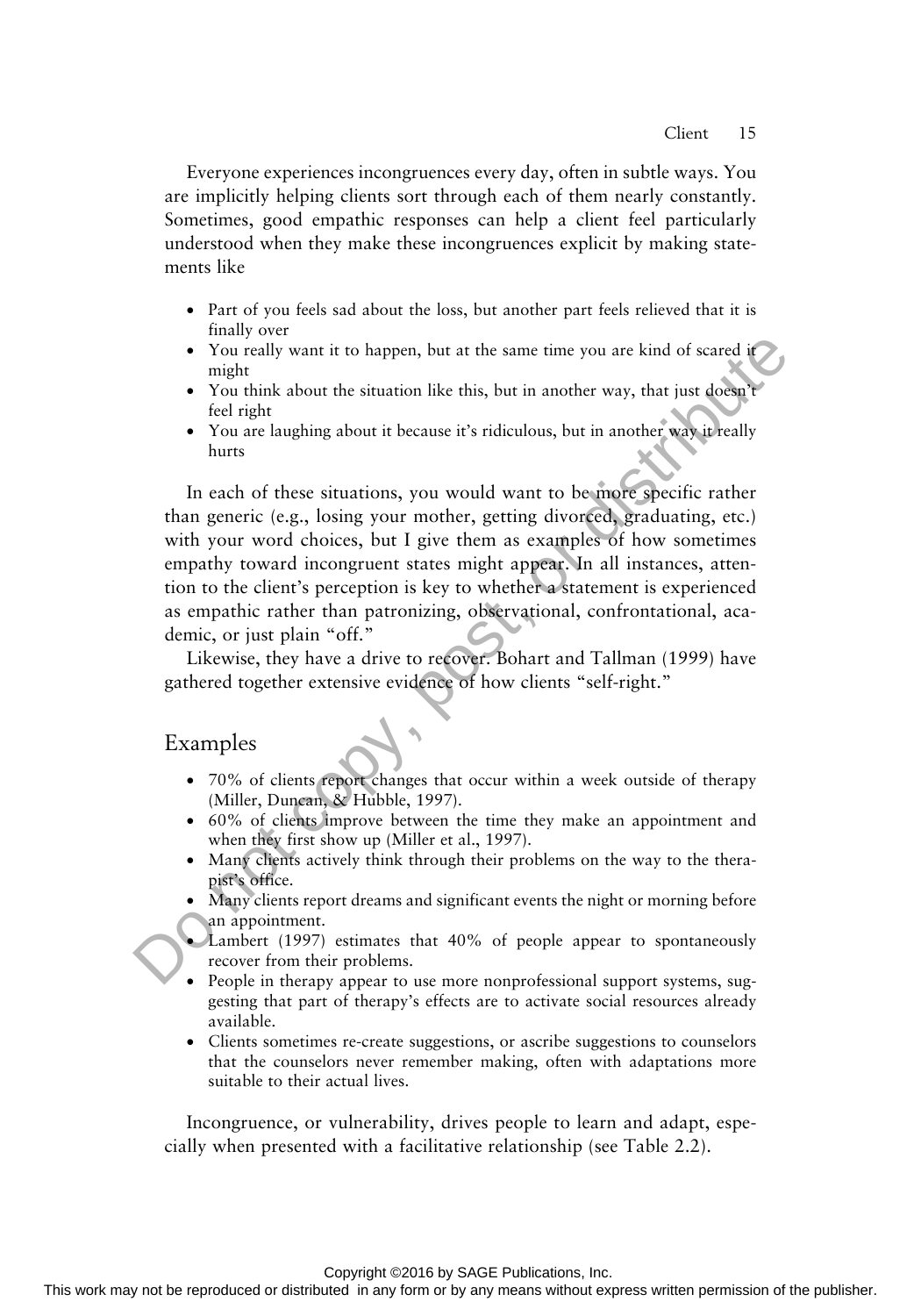#### **Table 2.2** Statement on Incongruence and the Process Toward Congruence

Conflict between experiences and/or self-concept can be manifested in anxiety or vulnerability that when unconditionally, empathically confronted leads to integration or congruence.

### Perception

The core relational conditions—empathy, unconditional positive regard, and congruence—have strong research support. However, they have irrefutable research support when they are measured from the client's—not a researcher's, supervisor's, or therapist's—perspective. (It is a humbling reality that the therapist's perspective on the relationship is the worst of these to predict outcome.) In other words, whether or not the client feels or believes that you accept and understand them is what matters most. It is the client's perception of your genuine relationship with them that is golden (Cornelius-White, 2002, see Table 2.3 ). Each response of the therapist is an opportunity for the client to perceive your empathy and unconditional positive regard, and each response from the client is the therapist's opportunity to tailor their next response to fit the client perceptions. Therapeutic responses need a confident tentativeness. Speak not only with efficacy to communicate the core conditions, but also with tentativeness demonstrating that the client is the expert on their experience, including their experience of your therapeutic relationship.

Far too common, beginning and experienced therapists alike trust too much in their theory, experience, or intuition more than the client's perceptions—to their clients' and their own detriment. Even when presented with direct client feedback (orally or on working alliance and session rating assessments), some therapists will claim the client "was not ready to change," "had too little self-awareness," or "was not open to feedback." Therapists are sometimes just too attached to their expertise to understand or remember that it is the client's perception of the relationship that is key to therapeutic change, not their own. The best therapists actively seek feedback and change in response to client perceptions. (The same, unfortunately, is frequently a problem with counselor educators. They too forget that learning is a process fueled by the student, not the sage on the stage.) Here's a supportive nugget from research: 90% of therapists rated themselves as being in the top 25% of providers (Dew, 2003, as cited in Cooper, 2008). The following section discusses the importance of the feedback loop of assessing client perception directly to improve therapist performance. Perception The orientamal uonditions—empathy, unconditional positive regular-<br>and congrenes—have strong research support. Lowever, they any means<br>the relationship of the particular control and permission permission of<br>a r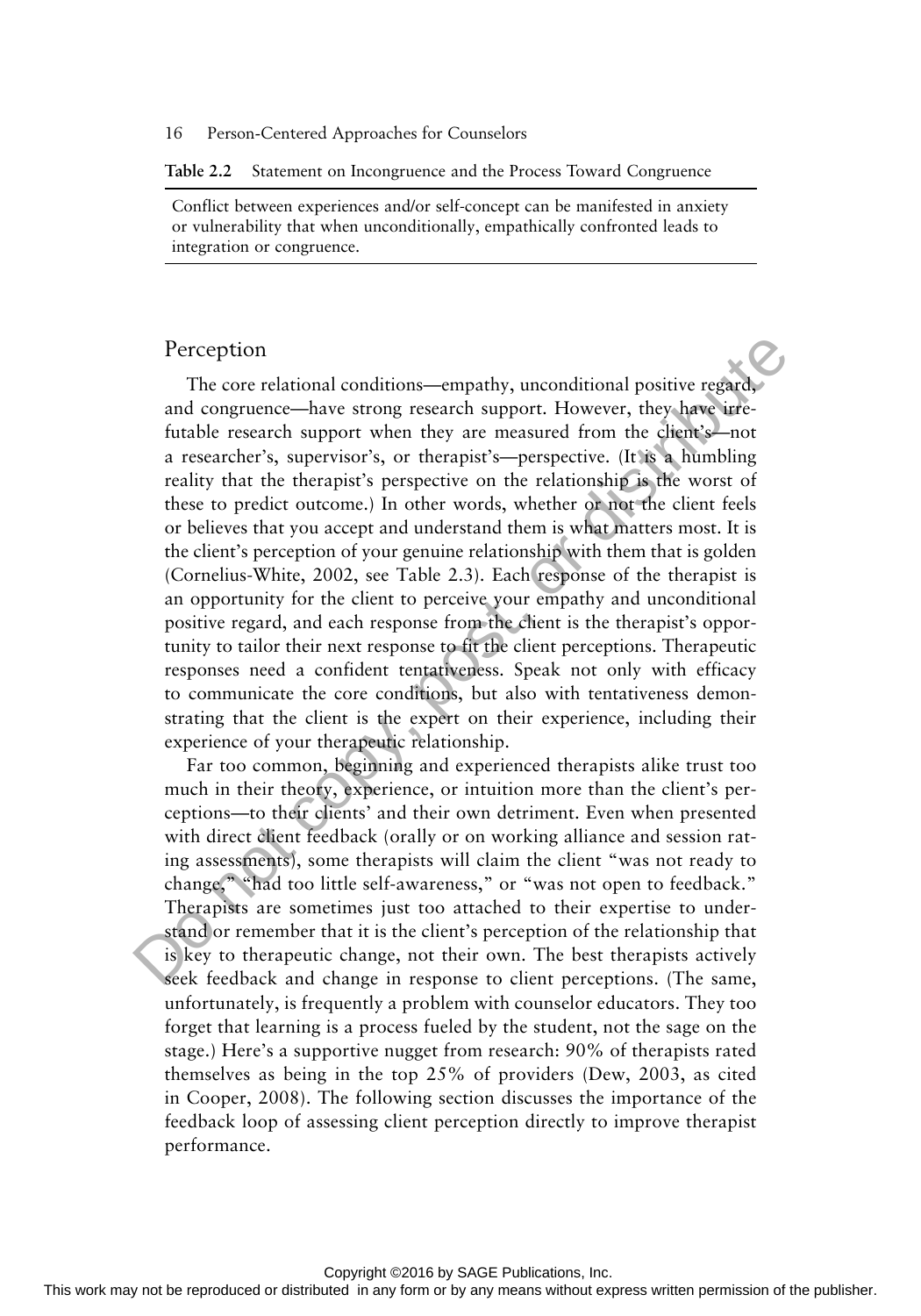| Sixth<br>Feedback<br>Therapist<br><b>Therapist</b><br>Flexibility<br>Condition<br><b>Stance</b><br>Loop<br>Core conditions<br>Smooth adaptation to<br>Person-centered<br>Therapist<br>confidence<br>what the client does or<br>therapy works<br>are most potent<br>through an<br>when perceived,<br>does not perceive and<br>tentativeness<br>which is<br>how they change with<br>interactive loop<br>and<br>each perception so that<br>fostered by |  |  |
|-----------------------------------------------------------------------------------------------------------------------------------------------------------------------------------------------------------------------------------------------------------------------------------------------------------------------------------------------------------------------------------------------------------------------------------------------------|--|--|
|                                                                                                                                                                                                                                                                                                                                                                                                                                                     |  |  |
|                                                                                                                                                                                                                                                                                                                                                                                                                                                     |  |  |

**Table 2.3** Characteristics of Client Perception

### Example

Jasmyne raises her voice while gesturing with her arms and says, "He disgusts me. I want to strangle him. He won't talk with me at all after he does something he knows is wrong. If I could just get him to talk, then we could work it out." You as her therapist say, "He really pisses you off with the silent treatment." You might have focused on some other part of what she said, but your empathic attitude appears to resonate with the frustration. She starts to cry and in a few seconds says, "I'm not pissed so much as disappointed. This relationship can't work if it's one-sided." You say, "Uh huh, you just wish he was in it *with* you." She says, " *Exactly*, I truly do."

In this example, it is difficult to tell whether Jasmyne found your first statement empathic or not. Chances are she did, and feeling understood on the anger, the hurt arose. However, your statement might have been off, and she didn't feel pissed so much as hopeless and at her wit's end. Either way, the feedback loop of letting her perceptions inform your empathy allowed you to adjust your next statement, whereby she clearly felt understood.

# **Client-Directed, Outcome Informed, Client Hero**

Listening for, and at times soliciting, client feedback is central to personcentered therapy. Duncan et al. (2009) gathered evidence and implications about "the heart and soul of change." They have also constructed a website with many useful resources for integrating their findings into practice: https://heartandsoulofchange.com. They summarize their approach as client-directed (that is, the therapist is responsive to, adapts, and/or designs treatment to fit with the client's model of change) and outcome-informed (they adjust treatments when clients do not recover within the reliable change windows they have established). Central to these ideas is utilizing simple assessments like the Session Rating Scale and Outcome Rating The state of the state or distribution or distributed in a state of the representation or the state or distributed in the state or distributed in a state of the state or distributed in the state or distributed in a state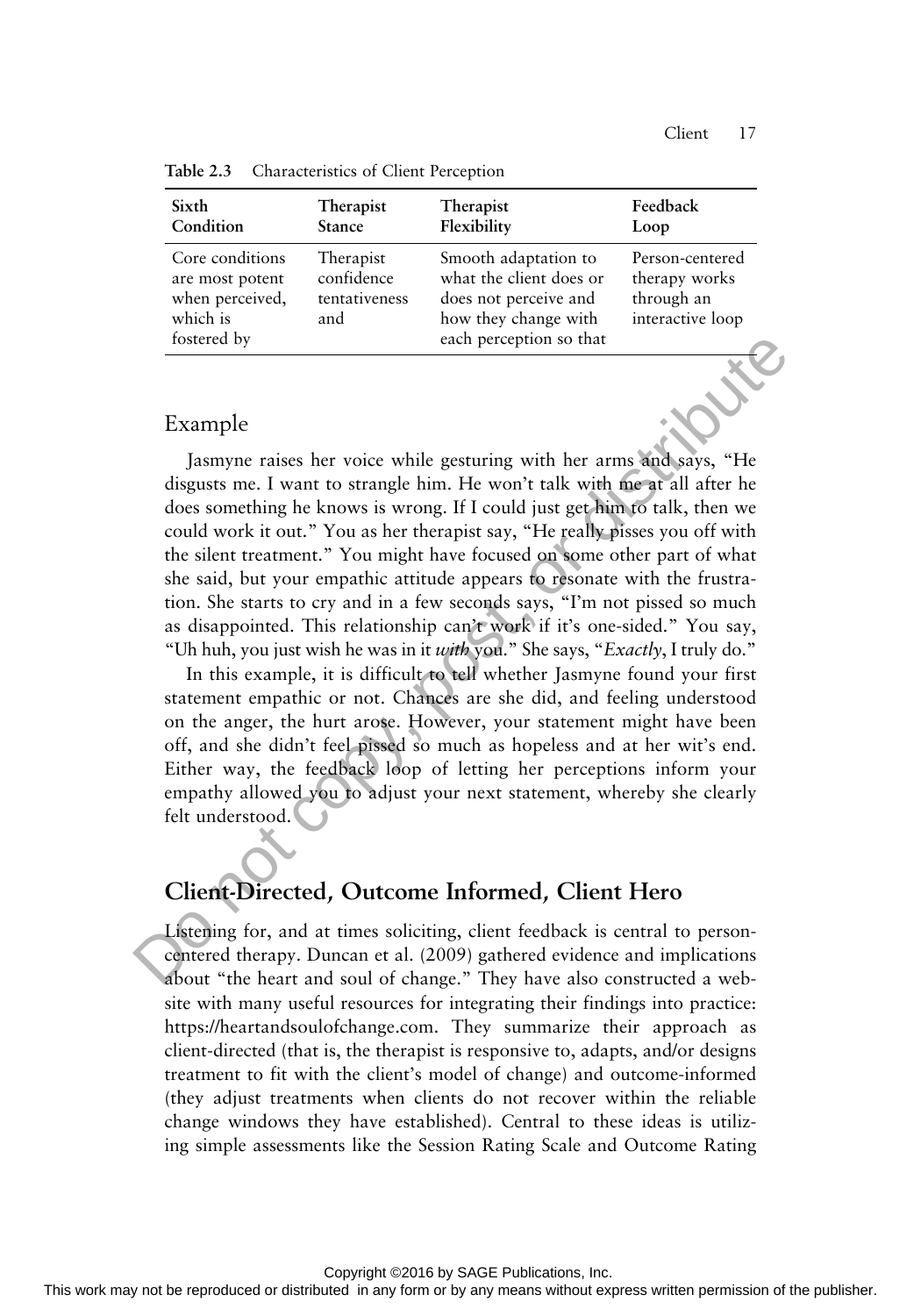Scale, four-item process and outcome measures that take under 1 minute to administer but provide immediate feedback to the counselor and (if inadequate relationship or therapeutic growth is indicated) the client. From a person-centered perspective, this is a means of formalizing feedback to help a counselor better understand and value the client's perspective. It gives more potential assurance to the *perception* condition and allows for alterations in approach as needed. The use of formal feedback instruments is also discussed in Chapter 5.

There is much attention paid to what works in therapy. There is less paid to what helps clients stay in therapy. Lambert and Ogles (2004) have found that dropout rates average about 47%. Proven techniques are not effective if the client is not actually in therapy. An element that clearly prevents client deterioration and attrition is incorporating client feedback assessments. Regardless of orientation, building in client feedback on relational elements has shown effects to reduce the amount of canceled and no show rates in the range of 25% to 40% (Claud et al., 2004, cited in Bohanske & Franczak, 2010). If clients have a strong working alliance with the counselor consistently for the first 3 weeks, then retention and therapeutic change are likely, with a higher proportion of that change occurring in the first month than later. Almost three-quarters of the time when clients are not getting better within the first month, it is because of a problem within the client-therapist relationship (Duncan et al., 2010). If the distribution is a straight or distributed in the reproduced or distributed in which the publisher state state any in the<br>any in any form and Quise 2800 HB and the publisher and Quise 2800 HB<br>place of the control or

Common factors discussions often include the *dodo bird verdict*, the finding that all bona fide approaches to psychotherapy are effective for outcome. However, the verdict is not necessarily true for attrition. For example, in a comparison of treatments between cognitive behavioral therapy (CBT) and person-centered therapy (PCT) with 550 clients where the treatments were found to be appreciably the same on almost every outcome measure, attrition was shown to be 40% in CBT but only 9% in PCT (McDonagh et al., 2005, cited in Wampold, 2001, p. 868).

# **Actualizing Tendency**

The six conditions of person-centered therapy are built on the actualizing tendency, which is manifested as a trust in the person and a trust that the client will try to maintain and enhance. When a person is in a facilitative environmental context, like a therapeutic relationship, they tend to develop and grow more obviously. However, even in the direst of contexts, the person-centered approach views persons as having potential, choice, and power to develop, even if it may look weak or perverted from an external view. Rogers (1980) gives a classic example of a potato in a basement,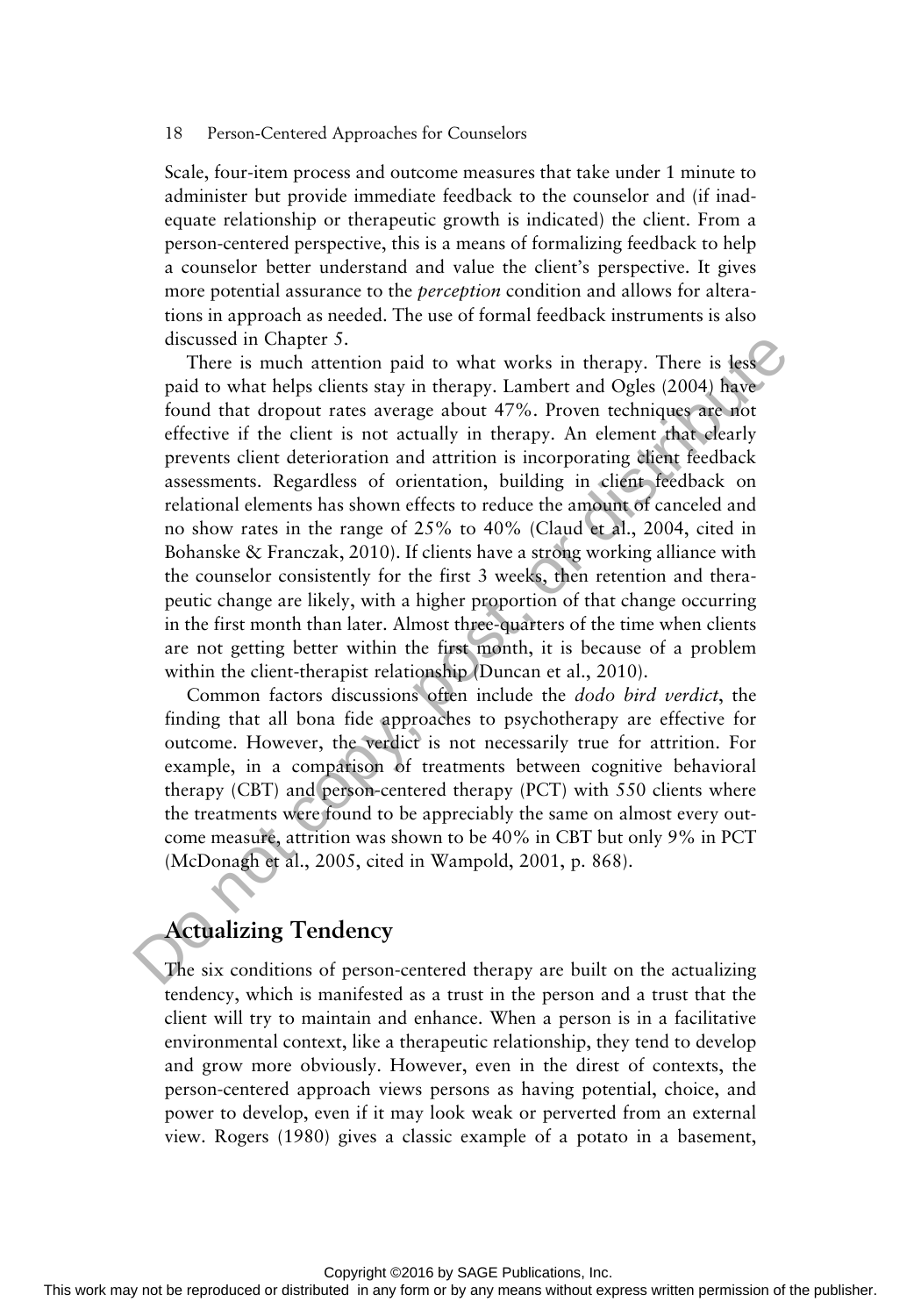sprouting toward the light, potentially looking pathetic in comparison to how it might thrive under better environmental circumstances, but valiantly striving to become against all odds. In earnest, whether obvious are not, people are constantly adapting to life, solving problems and self-righting from negative emotional experiences.

Another word for the actualizing tendency is *grit.* Rogers, Lyon, and Tausch (2013) identified grit as one of the most important aspects of becoming an effective helper. Grit is determination, unyielding will in the face of difficult circumstances. Identifying, valuing, and fostering grit is a goal for the person-centered therapist, both within themselves and with their clients.

## **Nondirective Attitude**

A natural implication of the actualizing tendency is a nondirective attitude within the therapist. Rogers became fond of Zen and Taoism in the final decade of his life, often quoting Lao-tzu and the *Tao Te Ching*. Rogers (1980) wrote,

But perhaps my favorite saying, which sums up many of my deeper beliefs, is another from Lao-tse:

If I keep from meddling with people, they take care of themselves,

If I keep from commanding people, they behave themselves,

If I keep from preaching at people, they improve themselves,

If I keep from imposing on people, they become themselves. (p. 42)

Brodley (2005) defines the role of the nondirective attitude in personcentered therapy thus (italics in original): "(1) It expresses *values* in the therapy relationship; (2) It is *intended to protect* the client" (p. 2). The values are trust and respect for the client and the protection is for the client's safety, self-determination, and being an accepted, effective person and protection from the therapist's structural power as an authority within the therapeutic context. She continues, From the procedure or distributed in an express with the publisher way in an interesting permission of the permi-centered therapist, both within the<br>molecules and higher the rights permission of the publisher of the publi

The non-directive attitude is psychologically profound; it is not a technique . . . with time . . . it becomes an aspect of the therapist's character. It represents a feeling of profound respect for the constructive potential in persons and great sensitivity to their vulnerability. Therapy is an art. As an art, it involves freedom with great discipline. (p. 3)

In other words, the nondirective attitude is not a prescription or proscription to "Do" or "Do Not" do anything. It does not mean as a person-centered therapist that you cannot suggest techniques when a

Copyright ©2016 by SAGE Publications, Inc.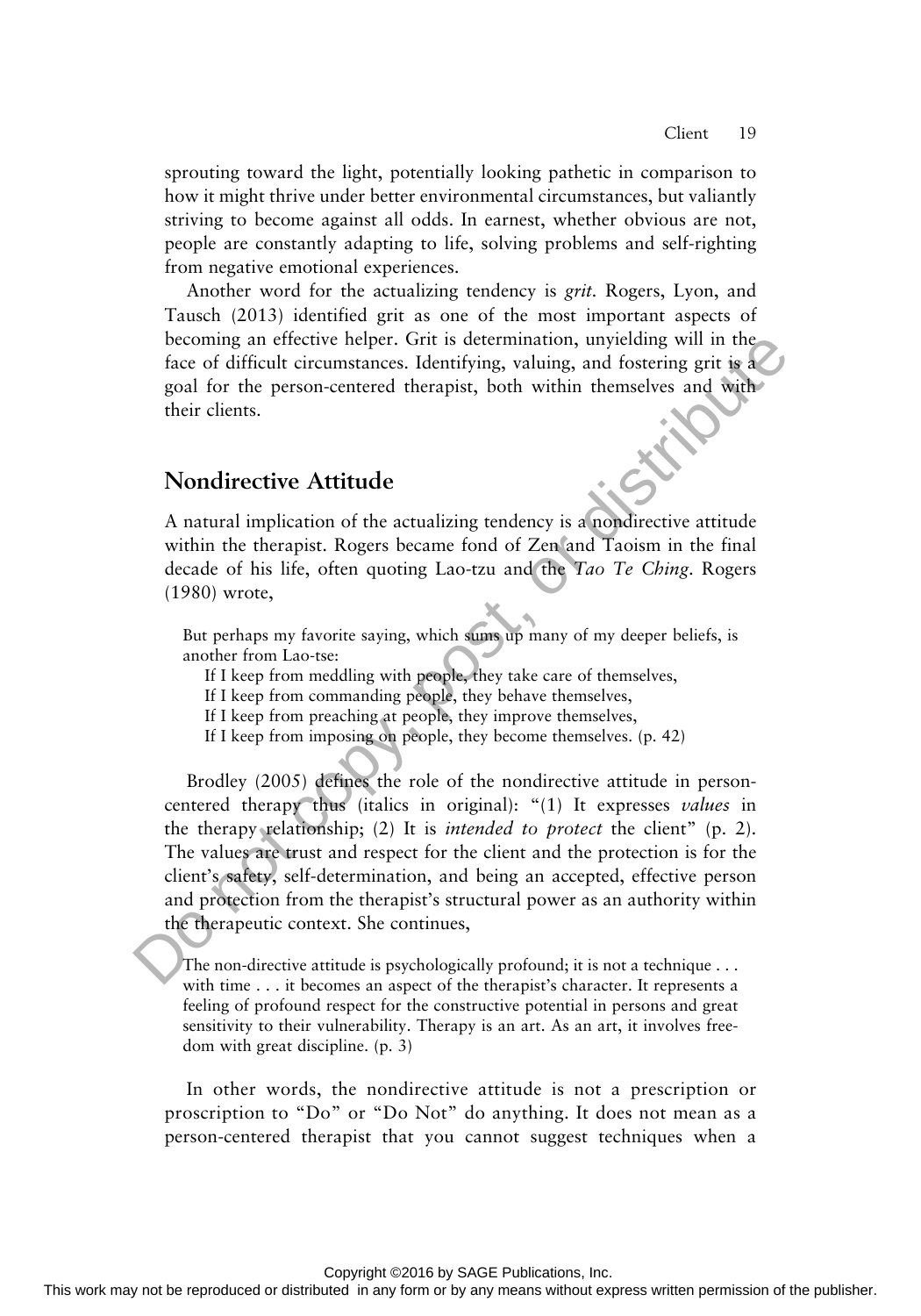request is made or implied. It does not mean that you are passive or uninvolved. It is a deep appreciation and way of being that powerfully facilitates others without imposing anything on them.

## **Conclusion**

The client is the main engine of change within psychotherapy. The therapist's first goal is to understand, value, and foster that reality. The client's contact with reality, themselves, or their therapist is a precondition, while client incongruence and ambiguity, vulnerability or suffering provides sincere motivation for change. Client perception of empathy, warmth, and genuineness (the core relational dimensions of person-centered therapy) is of central importance. They are most demonstrably effective if successfully communicated and perceived by the client. Instruments advocated by Duncan et al. (2010) in their client-directed, outcome-informed approach formalize the feedback loop to convey client perception and suggestion adaptations counselors can make to improve care. I leave you with information about therapists themselves as clients because this can motivate you to take the plunge or value your past experiences in therapy. Therapists as clients not only improve their empathy and relational conditions as therapists themselves, but also help you improve the quality of your life (Norcross, 2005). For goal is to meet the reproduced or distributed in any form of the relative confirmed in any means we reproduced in any means with control in any means with control in any means with control in any means we reproduce in

# Example: Therapist, Heal Thyself

It is clear that therapists themselves prefer to be treated and inevitably learn through therapy in the humane fashion advocated for by common factors and the person-centered approach. Bike, Norcross, and Schatz (2009) reviewed, replicated, and expanded earlier studies on therapists' own experiences of attending therapy. Sampling from thousands of therapists, they found that the six lasting lessons learned by therapists from their experiences as a client were largely person-centered themes. These themes were

- the centrality of warmth, empathy, and the personal relationship;
- knowing what it feels like to be a patient;
- the importance of transference and countertransference;
- the need for personal treatment among therapists;
- the inevitable human-ness of the therapist; and
- the need for more patience and tolerance in psychotherapy. (Bike et al., 2009, p. 26)

Even behaviorally oriented therapists rarely chose themselves to go to behavioral therapy (<10% in four different studies by different authors) or comment on the behavioral model elements about their own treatment,

Copyright ©2016 by SAGE Publications, Inc.